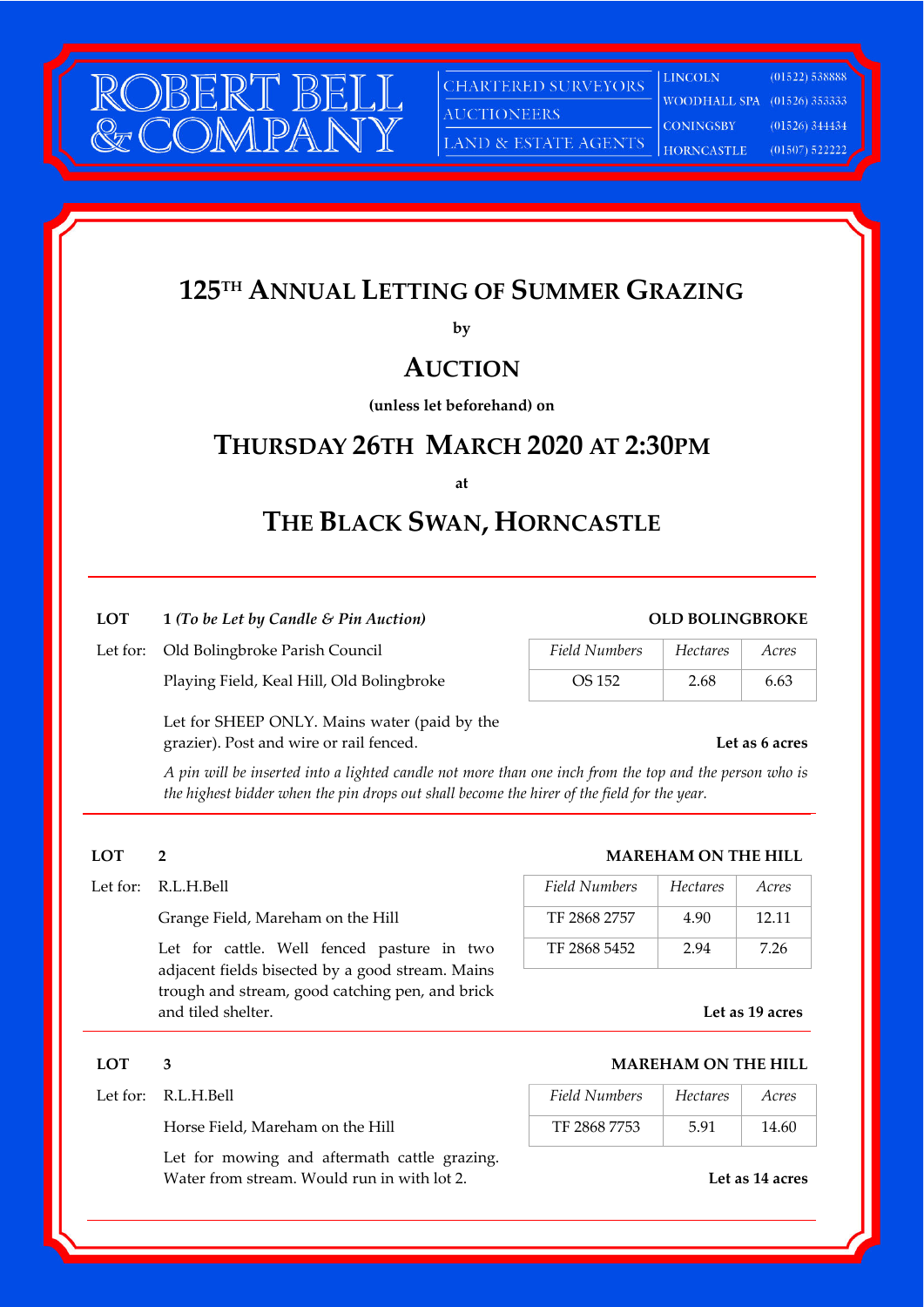## **LOT 4 HORNCASTLE**

| Let for: Mr. J. Harrison                                                                    | Field Numbers | <b>Hectares</b> | Acres          |
|---------------------------------------------------------------------------------------------|---------------|-----------------|----------------|
| Horncastle                                                                                  | TF 2670 3800  | 1.84            | 4.54           |
| Louth Road. Productive permanent pasture with<br>catching pen and mains water. Cattle only. |               |                 | Let as 4 acres |

### **LOT 5 BARDNEY**

| Let for: Mr.P.White | Field Numbers | Hectares | Acres |
|---------------------|---------------|----------|-------|
| Low Farm, Bardney   | TF 1470 3857  | 247      | 6.10  |

 Good fencing with water and catching pen. Fertiliser can be applied. Available for cattle or sheep grazing and/or mowing only, In one field, hedged, water available.

### **Let as 6 acres**

## **LOT 6 RAITHBY/HAGWORTHINGHAM**

| Field Numbers | <b>Hectares</b> | Acres |
|---------------|-----------------|-------|
| TF 3668 9625  | 11.74           | 29.00 |

Let for cattle grazing. Fenced with 3-4 strands of barbed wire all round, water from scrapes. In environmental scheme with low inputs and wetland features. **Let as 29 acres**

# **LOT 7 CAWKWELL**

Let for: G.B.Grant and Sons (Farmers)

Let for: Sutterby Farm Partnership Raithby Meadows

### Cawkwell Hill

 Wold Hillsides let for cattle grazing. Fenced with barbed wire or pig netting. Water from stream.

| Field Numbers | <b>Hectares</b> | Acres |
|---------------|-----------------|-------|
| TF 2879 1592  | 3.10            | 7.66  |
| TF 2880 1036  | 3.35            | 8.28  |

### **Let as 15 acres**

Let for: G.B.Grant and Sons (Farmers) *Field Numbers Hectares Acres* 

| G.B.Grant and Sons (Farmers) | Field Numbers | <i>Hectares</i> | Acres |
|------------------------------|---------------|-----------------|-------|
| Cawkwell Hill                | TF 2780 4446  | 5.54            | 13.69 |

Wold Hillsides let for cattle grazing. Fenced with barbed wire or pig netting. Water from trough. **Let as 13 acres**

# **LOT 8 CAWKWELL**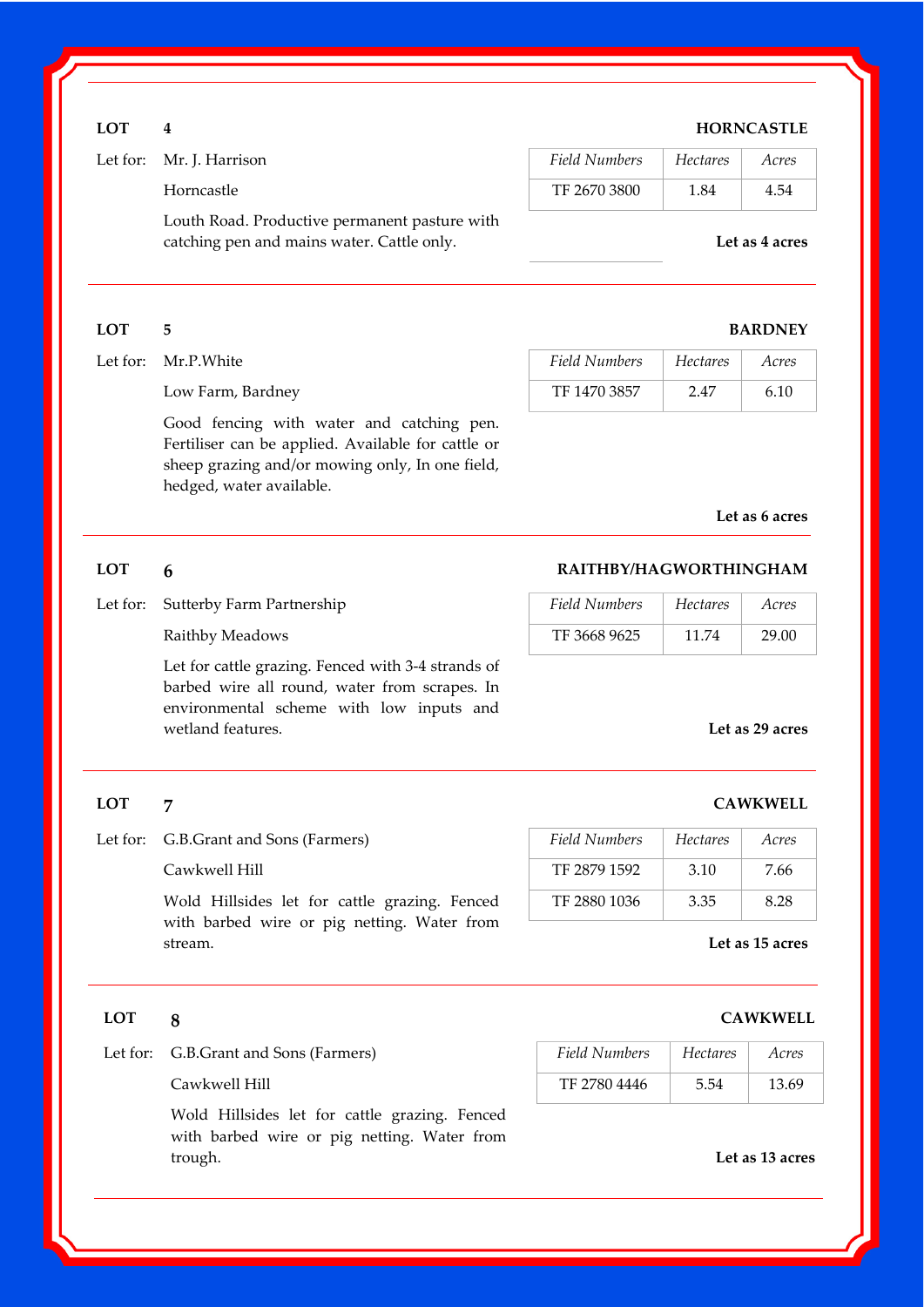## **LOT 9 CADWELL VALE**

| Let for: G.B.Grant and Sons (Farmers) | Field Numbers | Hectares | Acres |
|---------------------------------------|---------------|----------|-------|
| Cadwell Vale                          | TF 2981 6115  | 2.99     | 7.39  |

Wold Valley let for cattle grazing. Fenced with barbed wire or pig netting. Water from trough. **Let as 7 acres**

| <b>HOT</b> | <b>10</b>                                                                                     |                      |          | <b>HAREBY PARK</b> |
|------------|-----------------------------------------------------------------------------------------------|----------------------|----------|--------------------|
| Let for:   | <b>EW Bowser Ltd</b>                                                                          | <b>Field Numbers</b> | Hectares | Acres              |
|            | <b>LET AGREED TF3365 6940</b><br><b>Hareby Park</b>                                           |                      | 6.78     | 16.75              |
|            | Parkland let for cattle grazing. Fenced with 4                                                | TF3365 7355          | 0.12     | 0.30               |
|            | strand barbed wire. Water troughs, Pen, Low<br>Imputs. Parcel 6940 part area 0.60 ha kept for | TF3365 8238          | 5.52     | 13.64              |
|            | Licensor. Livestock must be out by the 31st                                                   |                      |          |                    |
|            | October due to Shooting 1 <sup>st</sup> November.                                             |                      |          | Let as 30 acres    |

**Plans showing the exact location of all lots are available for inspection at the Auctioneers Horncastle office.** 

These particulars were prepared in March 2020

Contact: George Harrison

Robert Bell and Company

Old Bank Chambers, Horncastle LN9 5HY

Tel: 01507 522222 Fax: 01507 524444

E-mail: george@robert-bell.org

Website: www.robert-bell.org.